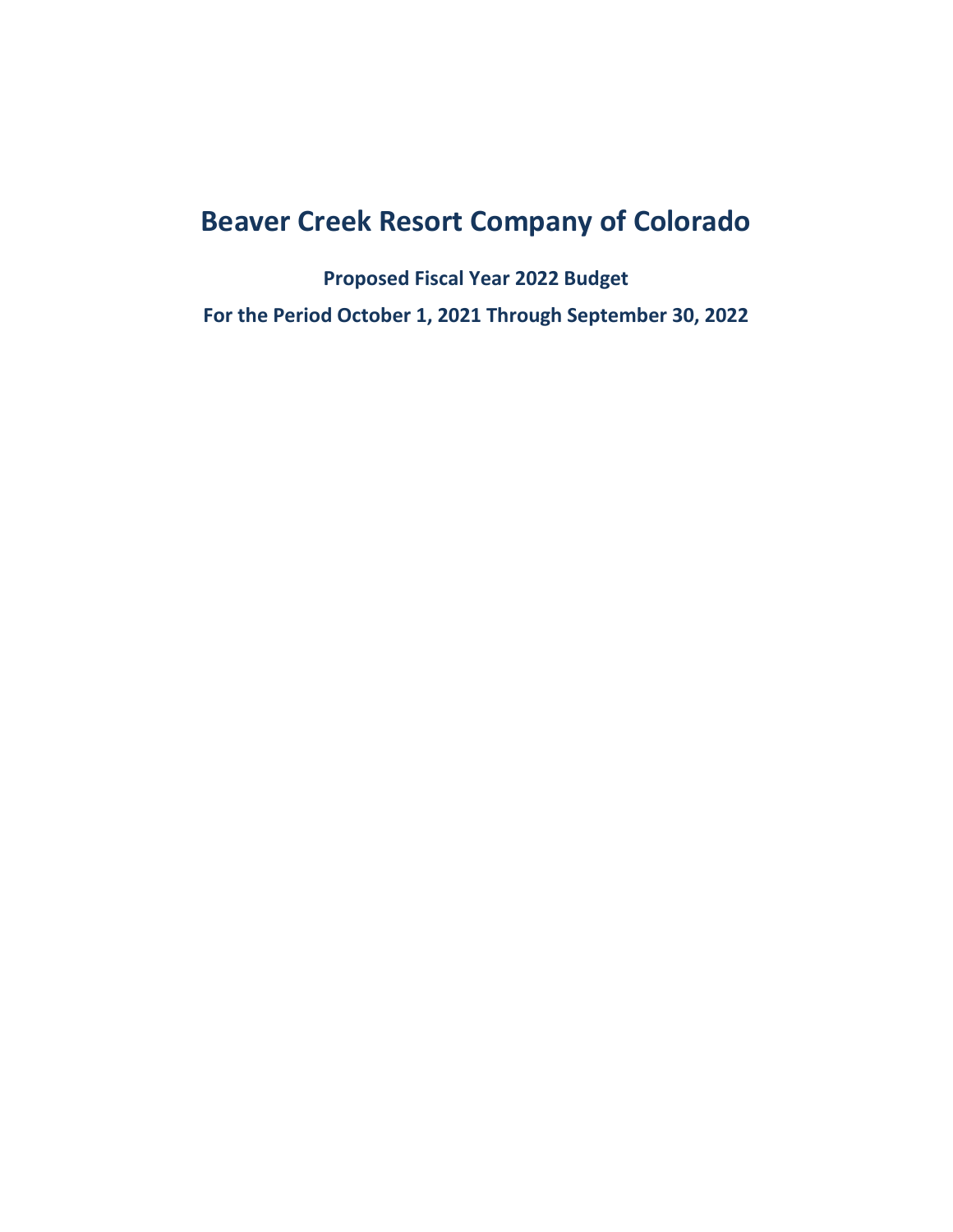## **Beaver Creek Resort Company of Colorado**

**Proposed Fiscal Year 2022 Budget**

### **Table of Contents**

|                                 | Page<br>1 |
|---------------------------------|-----------|
| Statement of Operations         | 3         |
|                                 | 4         |
|                                 | 5         |
|                                 | 6         |
| Statement of Cash Flows         | 7         |
| Statement of Financial Position | 8         |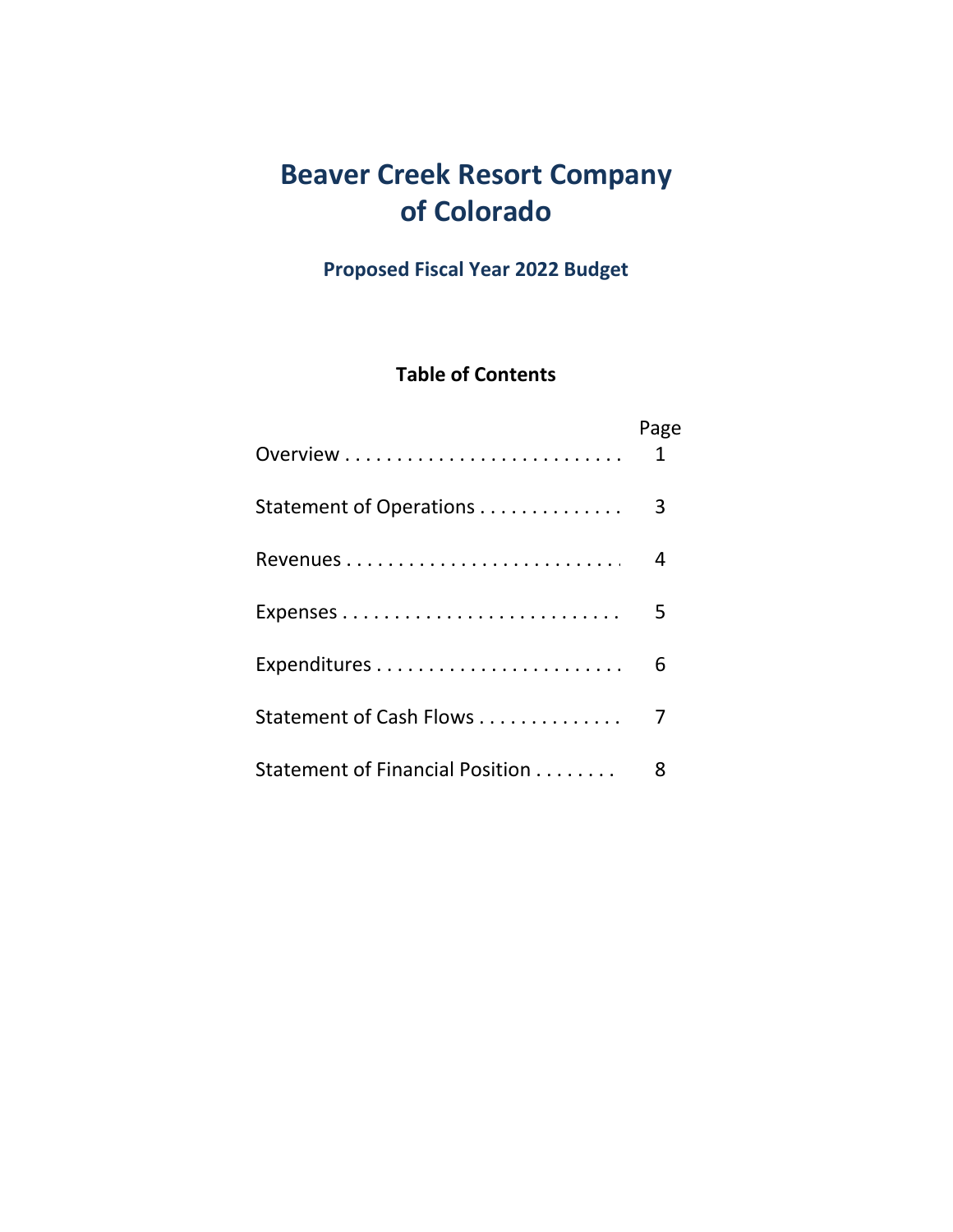#### **BEAVER CREEK RESORT COMPANY OF COLORADO**

#### **Proposed Fiscal Year 2022 Budget**

#### **Fiscal Year 2021 Financial Results**

This Fiscal Year began with plans for a winter season of restrictions on mountain and in our village due to the Coronavirus Pandemic. However, even with restrictions BCRC saw amazing results through assessment revenues, indicative that guests were willing to spend money in our village and owners invested in real estate in Beaver Creek. In May as restrictions were easing, Beaver Creek Resort Company ("BCRC") began planning for more summer activation in the village including the Ice Rink conversion to a familyoriented gathering place, daily live music, complimentary yoga and dryland classes, and our traditional Independence Day celebration and Oktoberfest.

For the full year, BCRC achieved 141% of its revenue budget. Real estate sales continued to be strong this year with gross sales equaling \$459,576,720. Net income for fiscal year ("FY") 2021 was \$6,500,684, compared to a budgeted net loss of \$843,494.

BCRC invested \$866,888 in capital projects in FY 2021. Projects included the completion of Beaver Creek Wonder, Phase 1 & II of the Beaver Creek Village mobile app, village accent lighting, two new fire pits, plaza furniture for the fire pits, Covered Bridge and ice rink, upgrades to the village security cameras, and upgrades to several escalators.

The unrestricted cash balance went from \$9,310,124 at the end of FY 2020 to \$16,100,765 at the end of FY 2021, an increase of \$6,790,641.

#### **Fiscal Year 2022 Proposed Budget**

The proposed FY 2022 budget shows year end net income of \$70,010 with an ending unrestricted cash balance of \$14,656,011. Revenues are budgeted at \$20,458,844, which is a decrease of \$1,805,654 from FY 2021 revenues. Total expenses are budgeted at \$20,388,834 compared to FY 2021 expenses of \$15,763,814. This is an increase of \$4,625,020 or 29%.

#### **Revenues**

- 1. Common Assessments there is no Common Assessment anticipated in FY 2022.
- 2. Civic, Lodging Civic and Mountain and Recreation Assessments the FY 2022 budget anticipates an increase of \$3,027,770 or 103.4% over FY 2021. Taking into account the elimination of many Covid-19 restrictions this year and a conservative approach due to unknown Delta variant impacts, revenues were budgeted using 2019 actuals resulting in a slight decrease of \$739,381 or 12.9%.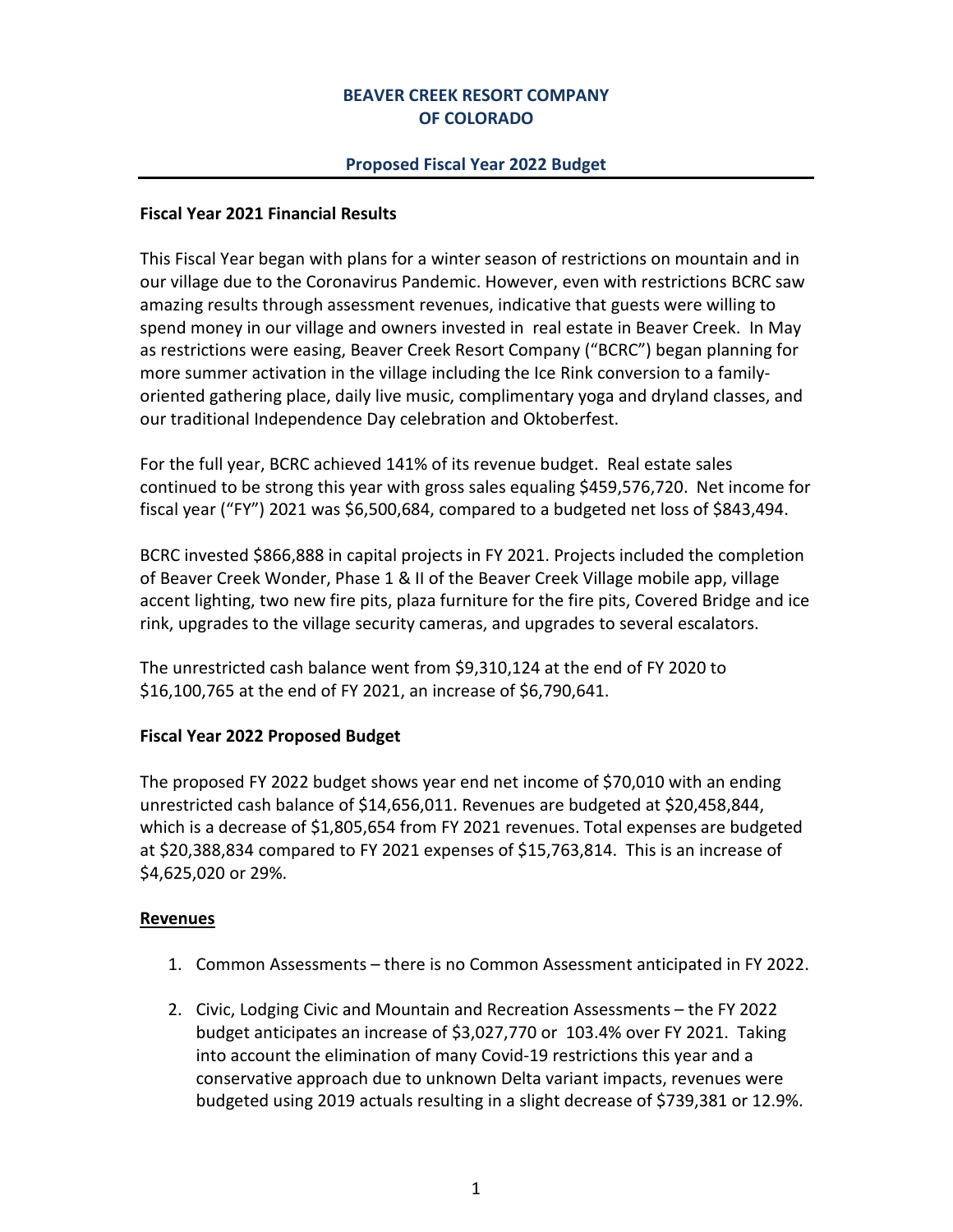- 3. RETA FY 2022 RETA is budgeted at \$5,521,691. This is a decrease of \$5,386,131 over FY 2021. Due to the 2021 extreme real estate sales, a conservative approach was utilized in developing the FY 2022 budget based on the current lack of inventory.
- 4. Special event revenues FY 2022 special event revenues are budgeted at \$992,371. The revenue budget reflects the return of our signature events for the fiscal year plus two new events that had been deferred in 2020.

#### **Expenses**

- 1. \$1,718,479 in administrative expenses to manage the Resort Company's functional and strategic responsibilities. [Tom- do we mention what this includes to head off assumption it's just salaries?]
- 2. \$3,880,797 for resort activities and events reflecting the return of our signature events and two new events next summer.
- 3. \$1,497,968 contribution to the Vilar Center for the Arts to underwrite operations and the headliner series.
- 4. \$3,573,334 to market Beaver Creek winter and summer seasons and events.
- 5. \$1,963,041 for transportation services.
- 6. \$2,808,161 for property maintenance, snowmelt systems, escalators, ice rink operations, parking lot maintenance, plaza maintenance, Creekside Park maintenance, landscaping and village technology.
- 7. \$2,677,912 for Public Safety officers, gate and parking attendants and guest services.
- 8. \$271,012 to provide Design Review Board inspections, plan review, and enforcement services.

#### **Capital Expenditures**

\$2,372,410 has been allocated in FY 2022 for capital improvements. \$725,410 is for asset maintenance and equipment replacement. The remaining \$1,647,000 is earmarked for strategic capital investment.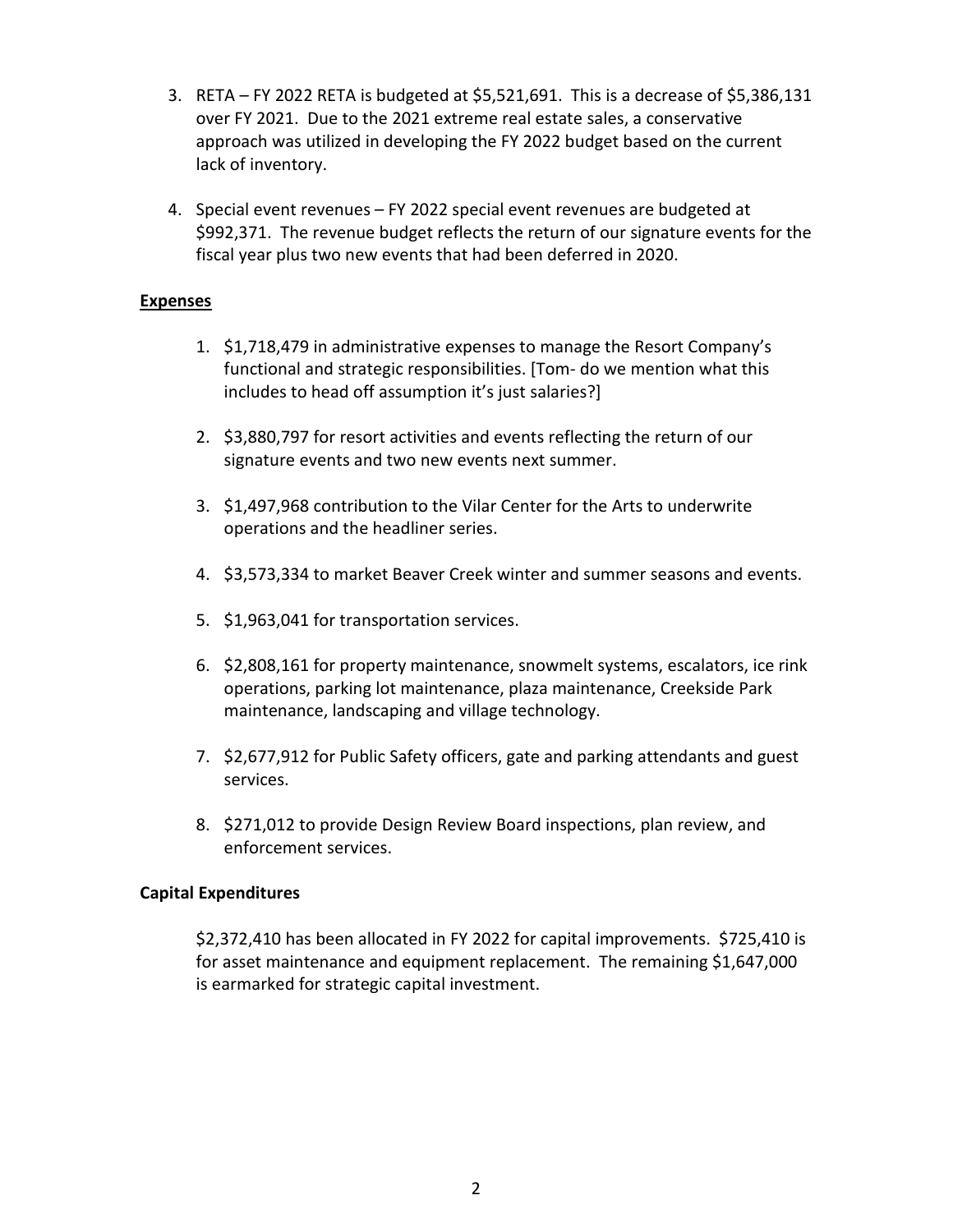#### **BEAVER CREEK RESORT COMPANY OF COLORADO Statement of Operations (in thousands) Fiscal Year 2020 Actual, Fiscal Year 2021 Budget and Actual, and Proposed Fiscal Year 2022 Budget**

|                                              | <b>FY 2020</b><br><b>Actual</b> | <b>FY 2021</b> | <b>FY 2021</b><br><b>Actual</b> | '21 Budget<br>'21 Actual | %                | FY 2022        | '22 Budget<br>'21 Actual | %                 |
|----------------------------------------------|---------------------------------|----------------|---------------------------------|--------------------------|------------------|----------------|--------------------------|-------------------|
|                                              | (Audited)                       | <b>Budget</b>  | (Audited)                       | Variance                 | Change           | <b>Budget</b>  | Variance                 | Change            |
|                                              |                                 |                |                                 |                          |                  |                |                          |                   |
| <b>Revenue</b>                               |                                 |                |                                 |                          |                  |                |                          |                   |
| <b>Common Assessments</b>                    | \$0                             | \$0            | \$0                             | \$0                      | n.a.             | \$0            | \$0                      | n.a.              |
| <b>Civic Assessments</b>                     | 5,986                           | 5,096          | 6,839                           | 1,742                    | 34.2%            | 7,093          | 255                      | 3.7%              |
| <b>Lodging Civic Assessments</b>             | 538                             | 434            | 592                             | 158                      | 36.3%            | 605            | 13                       | 2.1%              |
| <b>Mountain &amp; Recreation Assessments</b> | 4,749                           | 4,183          | 2,830                           | (1, 353)                 | $-32.3%$         | 5,591          | 2,761                    | 97.5%             |
| <b>Real Estate Transfer Assessments</b>      | 4,892                           | 5,315          | 10,908                          | 5,593                    | 105.2%           | 5,522          | (5, 386)                 | $-49.4%$          |
| <b>Ice Rink Revenues</b>                     | 196                             | 174            | 245                             | 71                       | 40.8%            | 245            | 0                        | 0.0%              |
| Design Review Board Fees                     | 78                              | 77             | 110                             | 33                       | 43.4%            | 107            | (3)                      | $-3.0%$           |
| <b>Business Licenses</b>                     | 52                              | 52             | 56                              | 4                        | 8.2%             | 54             | (2)                      | $-3.6%$           |
| <b>Activities and Special Events</b>         | 504                             | 286            | 259                             | (27)                     | $-9.5%$          | 992            | 734                      | 283.6%            |
| Paid Parking                                 | 208                             | 186            | 255                             | 69                       | 37.0%            | 49             | (207)                    | $-81.0%$          |
| Interest and Other Income                    | 56                              | $\overline{2}$ | 65                              | 63                       | 2612.2%          | 202            | 137                      | 210.9%            |
| <b>Capital Contributions</b>                 | $\Omega$                        | $\Omega$       | 106                             | 106                      | n.a.             | $\mathbf{0}$   | (106)                    | $-100.0%$         |
| <b>Total Revenue</b>                         | 17,258                          | 15,805         | 22,264                          | 6,459                    | 40.9%            | 20,459         | (1,806)                  | $-8.1%$           |
| <b>Expense</b>                               |                                 |                |                                 |                          |                  |                |                          |                   |
| <b>Operating Expense</b>                     |                                 |                |                                 |                          |                  |                |                          |                   |
| Administration                               | 1,207                           | 1,432          | 1,699                           | (267)                    | $-18.6%$         | 1,718          | (20)                     | $-1.2%$           |
| <b>Activities and Events</b>                 | 2,123                           | 1,723          | 1,249                           | 474                      | 27.5%            | 3,881          | (2,632)                  | $-210.7%$         |
| Vilar Center                                 | 1,267                           | 1,005          | 1,577                           | (572)                    | $-56.9%$         | 1,498          | 79                       | 5.0%              |
| <b>Professional Services</b>                 | 250                             | 214            | 218                             | (4)                      | $-1.8%$          | 219            | (1)                      | $-0.5%$           |
| Marketing                                    | 3,627                           | 3,229          | 3,092                           | 137                      | 4.2%             | 3,573          | (482)                    | $-15.6%$          |
| Transportation                               | 1,612                           | 2,060          | 1,076                           | 984                      | 47.7%            | 1,963          | (887)                    | $-82.4%$          |
| <b>Property Maintenance</b>                  | 2,380                           | 2,622          | 2,545                           | 77                       | 2.9%             | 2,808          | (264)                    | $-10.4%$          |
| <b>Public Safety</b>                         | 1,899                           | 2,441          | 2,307                           | 134                      | 5.5%             | 2,678          | (371)                    | $-16.1%$          |
| Design Review Board                          | 211                             | 215            | 255                             | (40)                     | $-18.5%$         | 271            | (16)                     | $-6.5%$           |
| <b>Common Consumption Area</b>               | 69                              | 7              | 6                               | 1                        | 17.3%            | $\overline{7}$ | (1)                      | $-23.1%$          |
| Memberships                                  | 183                             | 118            | 118                             | 0                        | 0.0%             | 118            | $\mathbf 0$              | 0.0%              |
| Insurance                                    | 236                             | 294            | 208                             | 87                       | 29.5%            | 236            | (28)                     | $-13.7%$          |
| <b>Total Operating Expense</b>               | 15.063                          | 15.359         | 14.348                          | 1.011                    | 6.6%             | 18,970         | (4, 622)                 | $-32.2%$          |
|                                              |                                 |                |                                 |                          |                  |                |                          |                   |
| <b>Other Expense</b>                         |                                 |                |                                 |                          |                  |                |                          |                   |
| <b>Interest Expense</b>                      | 8<br>1.131                      | 10<br>1.256    | 10<br>1.382                     | 0<br>(126)               | 0.0%<br>$-10.0%$ | 10             | $\mathbf 0$<br>(3)       | 0.0%<br>$-0.2%$   |
| Depreciation                                 | 26                              | 24             | 24                              |                          | $-1.8%$          | 1,385<br>24    | $\Omega$                 | 0.3%              |
| <b>Property Taxes</b><br>Other Expense       | 0                               | $\Omega$       | 0                               | (0)<br>(0)               |                  | $\mathbf{0}$   | 0                        |                   |
| <b>Total Other Expenses</b>                  | 1,166                           | 1,290          | 1,416                           | (126)                    | n.a.<br>$-9.8%$  | 1,419          | (3)                      | 100.0%<br>$-0.2%$ |
|                                              |                                 |                |                                 |                          |                  |                |                          |                   |
| <b>Total Expense</b>                         | 16,229                          | 16,649         | 15,764                          | 885                      | 5.3%             | 20,389         | (4,625)                  | $-29.3%$          |
| Net Income/(Loss) Before Capital             |                                 |                |                                 |                          |                  |                |                          |                   |
| <b>Contributions</b>                         | 1,029                           | (843)          | 6,501                           | 7,344                    | 870.7%           | 70             | (6, 431)                 | -98.9%            |
| <b>Capital Contributions</b>                 | $\Omega$                        | $\mathbf 0$    | $\mathbf 0$                     | 0                        | n.a.             | $\mathbf{0}$   | 0                        | n.a.              |
| <b>Net Income</b>                            | \$1.029                         | (5843)         | \$6,501                         | \$7.344                  | 870.7%           | \$70           | (56, 431)                | $-98.9%$          |

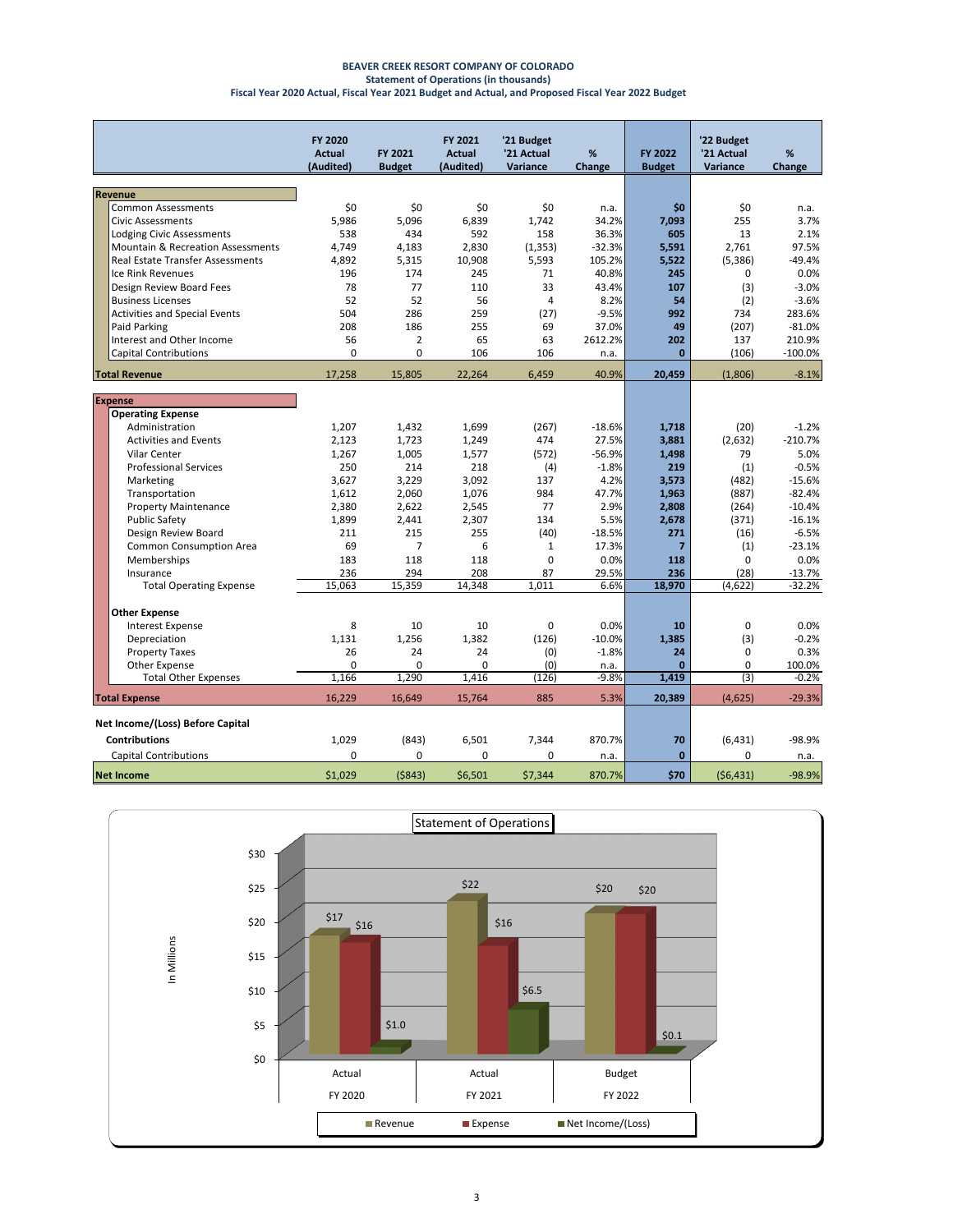#### **BEAVER CREEK RESORT COMPANY OF COLORADO Proposed Fiscal Year 2022 Budget Revenues (in thousands)**

|                                            | <b>Fiscal Year 2021</b> |                     | <b>Fiscal Year 2022</b> |                     |
|--------------------------------------------|-------------------------|---------------------|-------------------------|---------------------|
|                                            | Actual                  | Percent<br>of Total | <b>Budget</b>           | Percent<br>of Total |
|                                            |                         |                     |                         |                     |
| <b>Common Assessments</b>                  | \$0                     | 0.0%                | \$0                     | 0.0%                |
| Civic Assessments                          | 6,839                   | 30.7%               | 7,093                   | 34.7%               |
| <b>Lodging Civic Assessments</b>           | 592                     | 2.7%                | 605                     | 3.0%                |
| <b>Mountain and Recreation Assessments</b> | 2,830                   | 12.7%               | 5,591                   | 27.3%               |
| <b>Real Estate Transfer Assessments</b>    | 10,908                  | 49.0%               | 5,522                   | 27.0%               |
| Ice Rink Revenues                          | 245                     | 1.1%                | 245                     | 1.2%                |
| <b>Special Event Revenues</b>              | 259                     | 1.2%                | 992                     | 4.9%                |
| Paid Parking                               | 255                     | 1.1%                | 49                      | 0.2%                |
| <b>Other Revenues</b>                      | 231                     | 1.0%                | 363                     | 1.8%                |
| <b>Capital Contributions</b>               | 106                     | 0.5%                | 0                       | 0.0%                |
| <b>Total Revenues</b>                      | \$22,264                | 100.0%              | \$20,459                | 100.0%              |

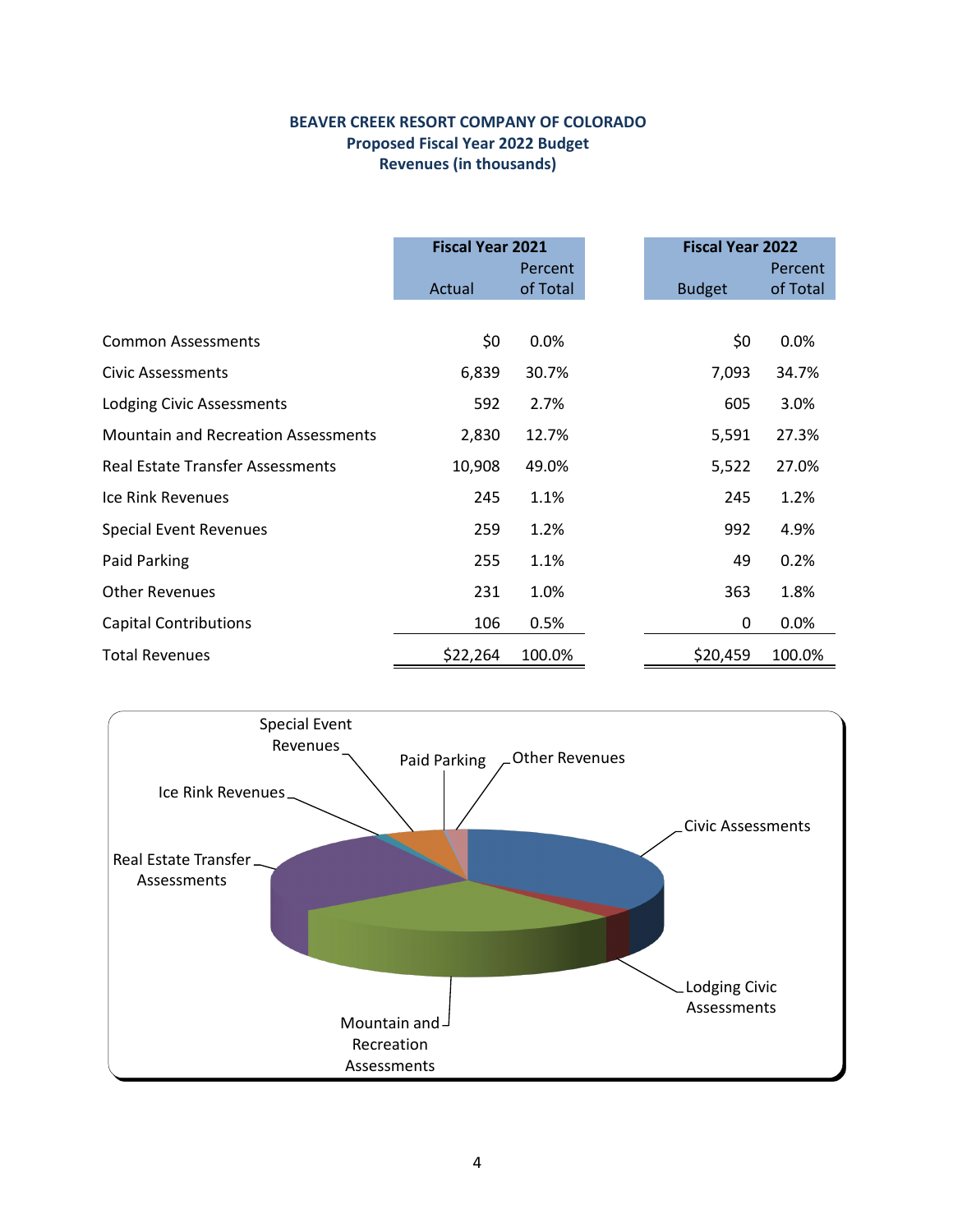#### **BEAVER CREEK RESORT COMPANY OF COLORADO Proposed Fiscal Year 2022 Budget Expenses (in thousands)**

|                                      | <b>Fiscal Year 2021</b> |          | <b>Fiscal Year 2022</b> |          |  |
|--------------------------------------|-------------------------|----------|-------------------------|----------|--|
|                                      |                         | Percent  |                         | Percent  |  |
|                                      | Actual                  | of Total | <b>Budget</b>           | of Total |  |
|                                      |                         |          |                         |          |  |
| Administration                       | \$1,699                 | 10.8%    | \$1,718                 | 8.4%     |  |
| <b>Activities and Special Events</b> | 1,249                   | 7.9%     | 3,881                   | 19.0%    |  |
| Vilar Center                         | 1,577                   | 10.0%    | 1,498                   | 7.3%     |  |
| <b>Professional Services</b>         | 218                     | 1.4%     | 219                     | 1.1%     |  |
| Marketing                            | 3,092                   | 19.6%    | 3,573                   | 17.5%    |  |
| Transportation                       | 1,076                   | 6.8%     | 1,963                   | 9.6%     |  |
| <b>Property Maintenance</b>          | 2,545                   | 16.1%    | 2,808                   | 13.8%    |  |
| <b>Public Safety</b>                 | 2,307                   | 14.6%    | 2,678                   | 13.1%    |  |
| Design Review Board                  | 255                     | 1.6%     | 271                     | 1.3%     |  |
| <b>Common Consumption Area</b>       | 6                       | 0.0%     | 7                       | 0.0%     |  |
| Memberships                          | 118                     | 0.7%     | 118                     | 0.6%     |  |
| Insurance                            | 208                     | 1.3%     | 236                     | 1.2%     |  |
| <b>Interest Expense</b>              | 10                      | 0.1%     | 10                      | 0.0%     |  |
| Depreciation                         | 1,382                   | 8.8%     | 1,385                   | 6.8%     |  |
| <b>Property Taxes</b>                | 24                      | 0.2%     | 24                      | 0.1%     |  |
| <b>Total Expenses</b>                | \$15,764                | 100.0%   | \$20,389                | 100.0%   |  |

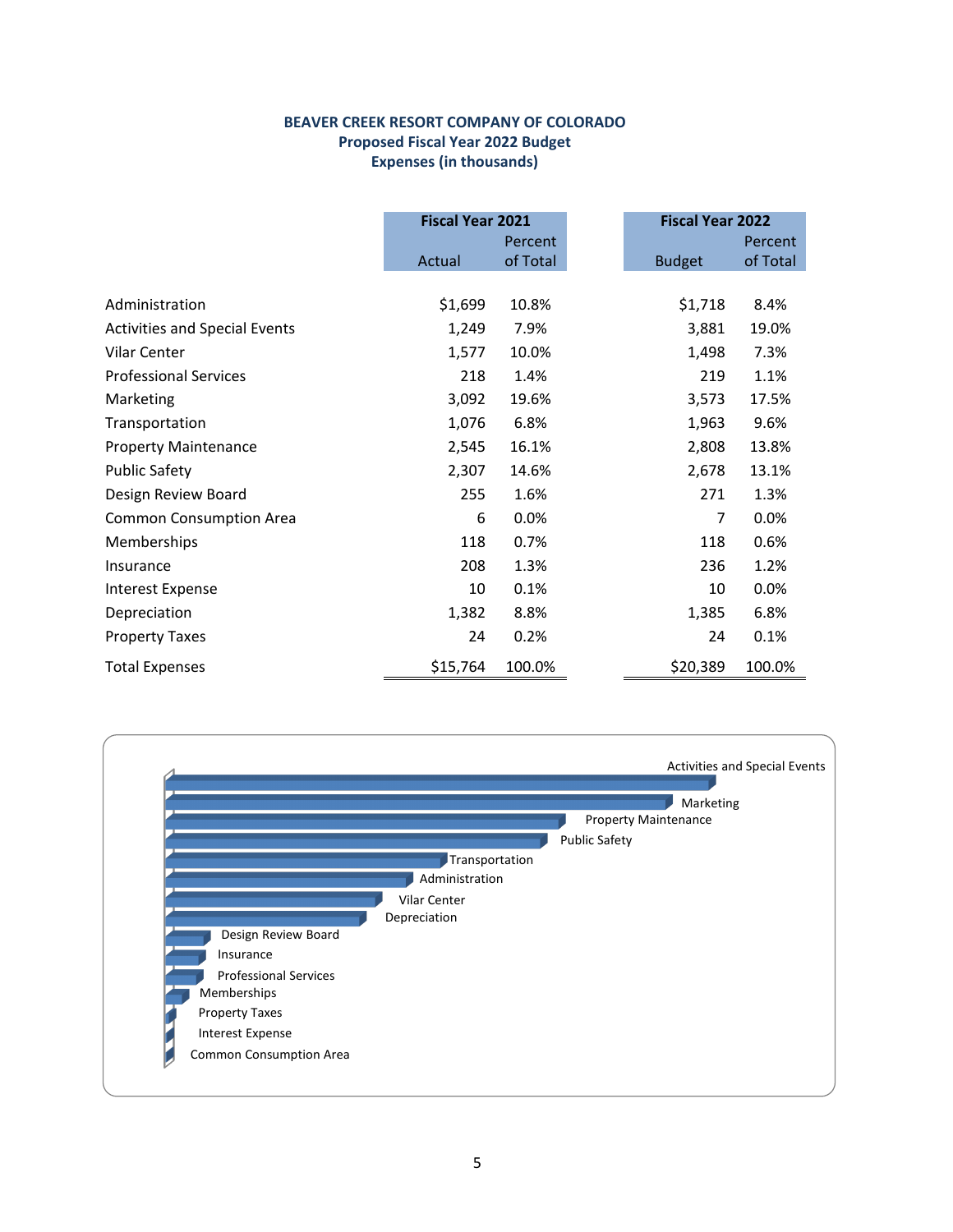### **BEAVER CREEK RESORT COMPANY OF COLORADO Proposed Fiscal Year 2022 Budget Expenditures by Category (in thousands)**

|                             | <b>Fiscal Year 2021</b> |                     | <b>Fiscal Year 2022</b> |                     |
|-----------------------------|-------------------------|---------------------|-------------------------|---------------------|
|                             | Actual                  | Percent<br>of Total | <b>Budget</b>           | Percent<br>of Total |
| <b>Expenses</b>             | \$15,754                | 94.7%               | \$20,379                | 89.5%               |
| <b>Capital Expenditures</b> | 867                     | 5.2%                | 2,372                   | 10.4%               |
| Debt Service                | 10                      | 0.1%                | 10                      | 0.0%                |
| <b>Total Expenditures</b>   | \$16,631                | 100.0%              | \$22,761                | 100.0%              |

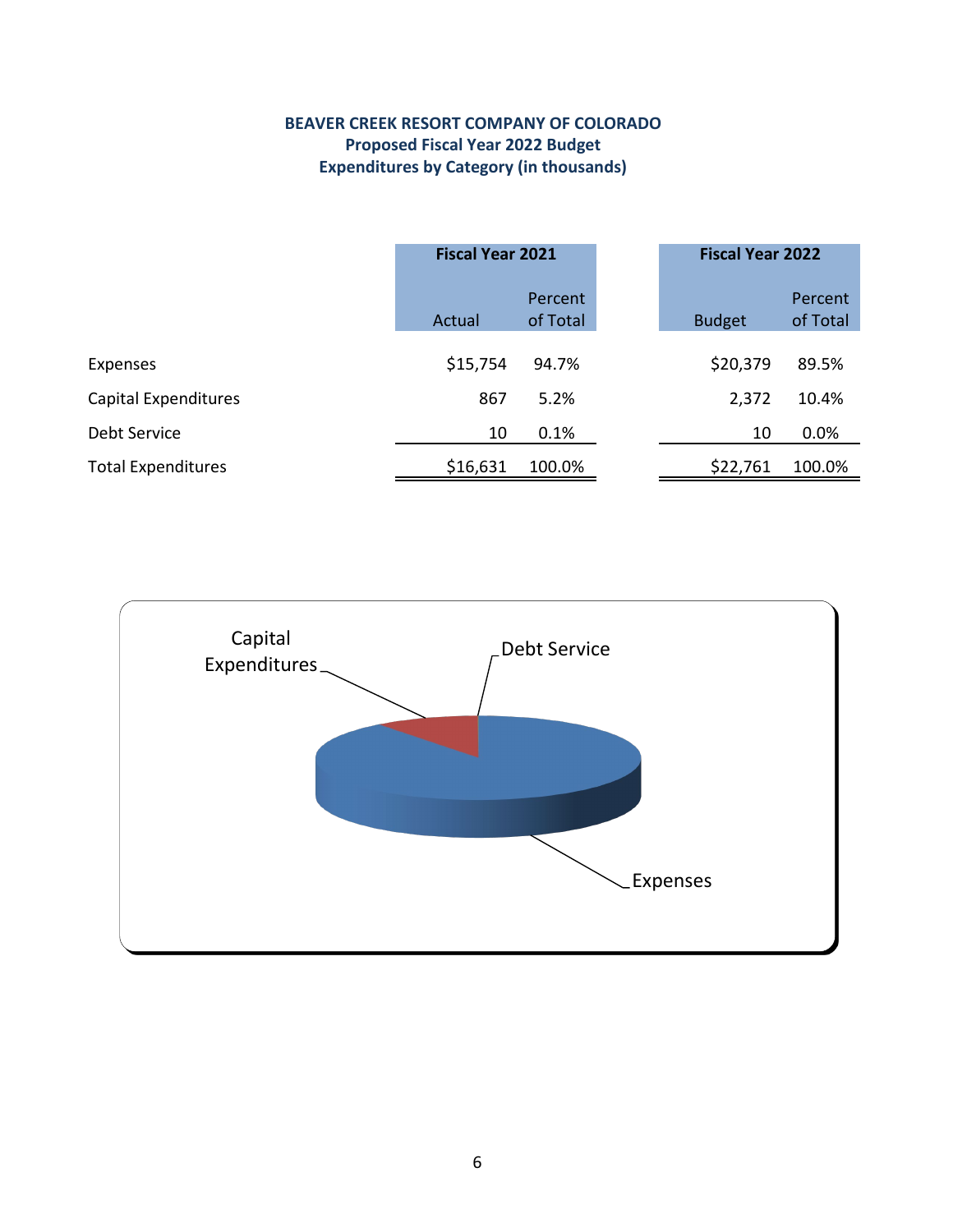#### **BEAVER CREEK RESORT COMPANY OF COLORADO**

#### **Statement of Cash Flows and Reserve Balances (in thousands)**

#### **Fiscal Year 2020 Actual, Fiscal Year 2021 Budget and Actual, and Proposed Fiscal Year 2022 Budget**

|                                              | <b>FY 2020</b><br>Actual | FY 2021<br><b>Budget</b> | FY 2021<br><b>Actual</b> | <b>FY 2022</b><br><b>Budget</b> |
|----------------------------------------------|--------------------------|--------------------------|--------------------------|---------------------------------|
|                                              |                          |                          |                          |                                 |
| <b>Beginning Cash Balance</b>                | \$9,837                  | \$9,310                  | \$9,310                  | \$16,101                        |
| <b>Cash Flow from Operations:</b>            |                          |                          |                          |                                 |
| Net Income                                   | 1,029                    | (843)                    | 6,501                    | 70                              |
| <b>Add Back Depreciation</b>                 | 1,131                    | 1,256                    | 1,382                    | 1,385                           |
| Less Capital Expenditures                    | (1,999)                  | (501)                    | (867)                    | (2, 372)                        |
| Changes in Assets and Liabilities            | (689)                    | (625)                    | (225)                    | (527)                           |
| Cash Flow from Operations                    | (527)                    | (713)                    | 6,791                    | (1, 445)                        |
|                                              |                          |                          |                          |                                 |
| <b>Cash Flow from Financing Activities:</b>  |                          |                          |                          |                                 |
| Net Borrowing / (Payment)                    | 0                        | 0                        | 0                        | 0                               |
| Cash Flow from Financing Activities          | 0                        | $\Omega$                 | $\Omega$                 | $\Omega$                        |
| <b>Ending Cash Balance</b>                   | 9,310                    | 8,597                    | 16,101                   | 14,656                          |
| Less Outstanding Debt                        | 0                        | $\Omega$                 | $\Omega$                 | 0                               |
| <b>Ending Unrestricted Cash Balance</b>      | \$9,310                  | \$8,597                  | \$16,101                 | \$14,656                        |
|                                              |                          |                          |                          |                                 |
| <b>Capital Reserve Balance</b>               |                          |                          |                          |                                 |
| <b>Beginning Maintenance Capital Reserve</b> | \$9,837                  | \$9,310                  | \$9,310                  | \$16,101                        |
| <b>Annual Funding</b>                        | (228)                    | (533)                    | 7,088                    | (719)                           |
| Maintenance Capital Expenditures             | (300)                    | (180)                    | (297)                    | (725)                           |
| <b>Ending Maintenance Capital Reserve</b>    | \$9,310                  | \$8,597                  | $\overline{$}16,101$     | \$14,656                        |
|                                              |                          |                          |                          |                                 |
| <b>Beginning Strategic Capital Reserve</b>   | \$0                      | \$0<br>321               | \$0                      | \$0                             |
| <b>Annual Funding</b>                        | 1,699                    |                          | 570                      | 1,647                           |
| Strategic Capital Expenditures               | (1,699)<br>\$0           | (321)<br>\$0             | (570)<br>\$0             | (1,647)<br>\$0                  |
| <b>Ending Strategic Capital Reserve</b>      |                          |                          |                          |                                 |